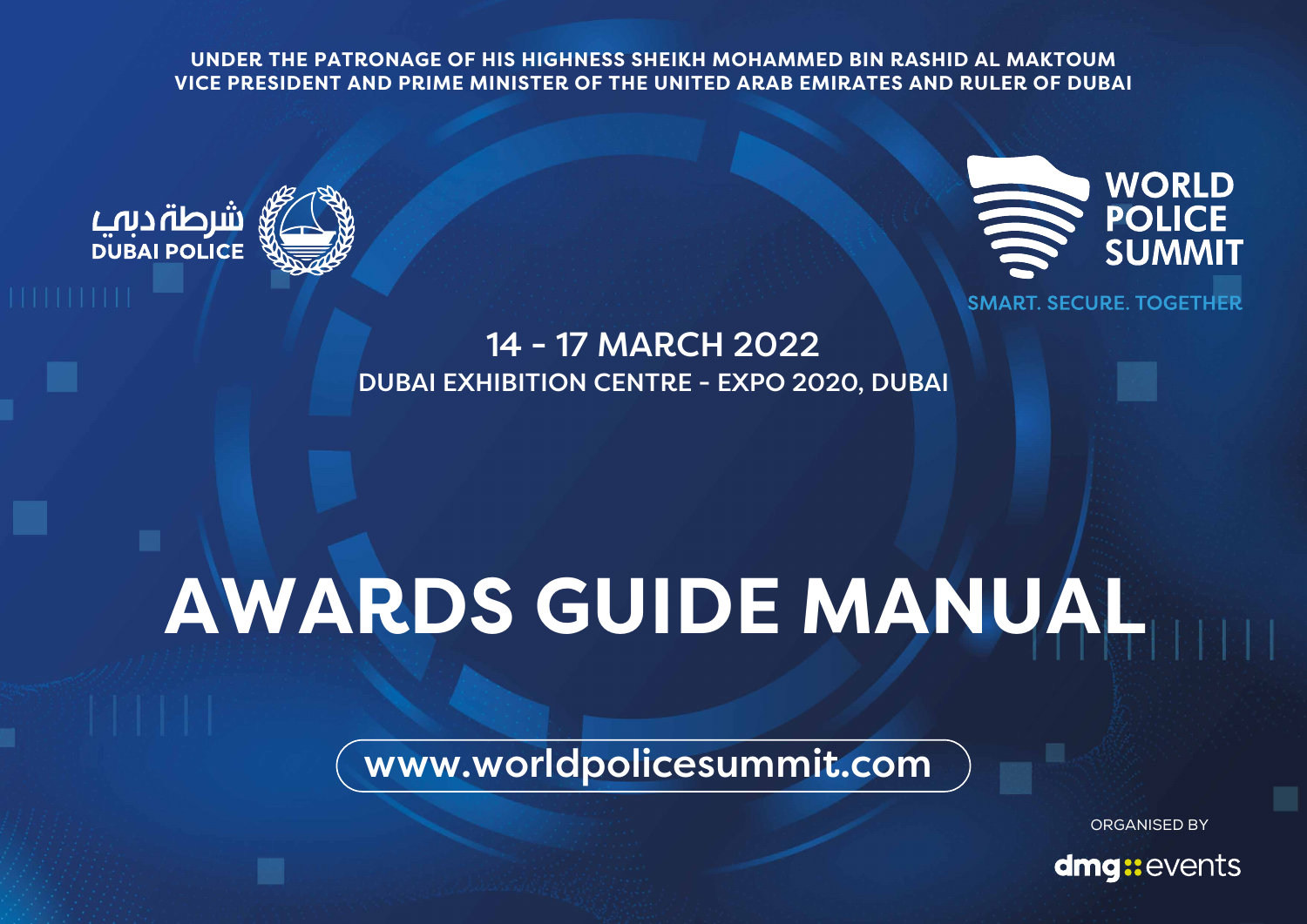#### Foreword by the Commander-in-Chief Dubai Police

"This summit is considered an important opportunity for police leaders and law enforcement agencies at the local, regional and international levels. It will provide them with an ideal window to communicate with governments and policy makers, as well as a platform to discuss the main priorities that shape the future of police forces. The first of its kind security event in the region, the summit will enhance the Dubai Police' future vision, consolidate its innovative capabilities to meet current and future challenges. Furthermore, it give all police agencies an opportunity to exchange experiences and knowledge to be well-informed of the latest developments."

**Lieutenant General Abdullah Khalifa Al Marri Commander-in-chief of Dubai Police**

www.worldpolicesummit.com

**Romer Miller**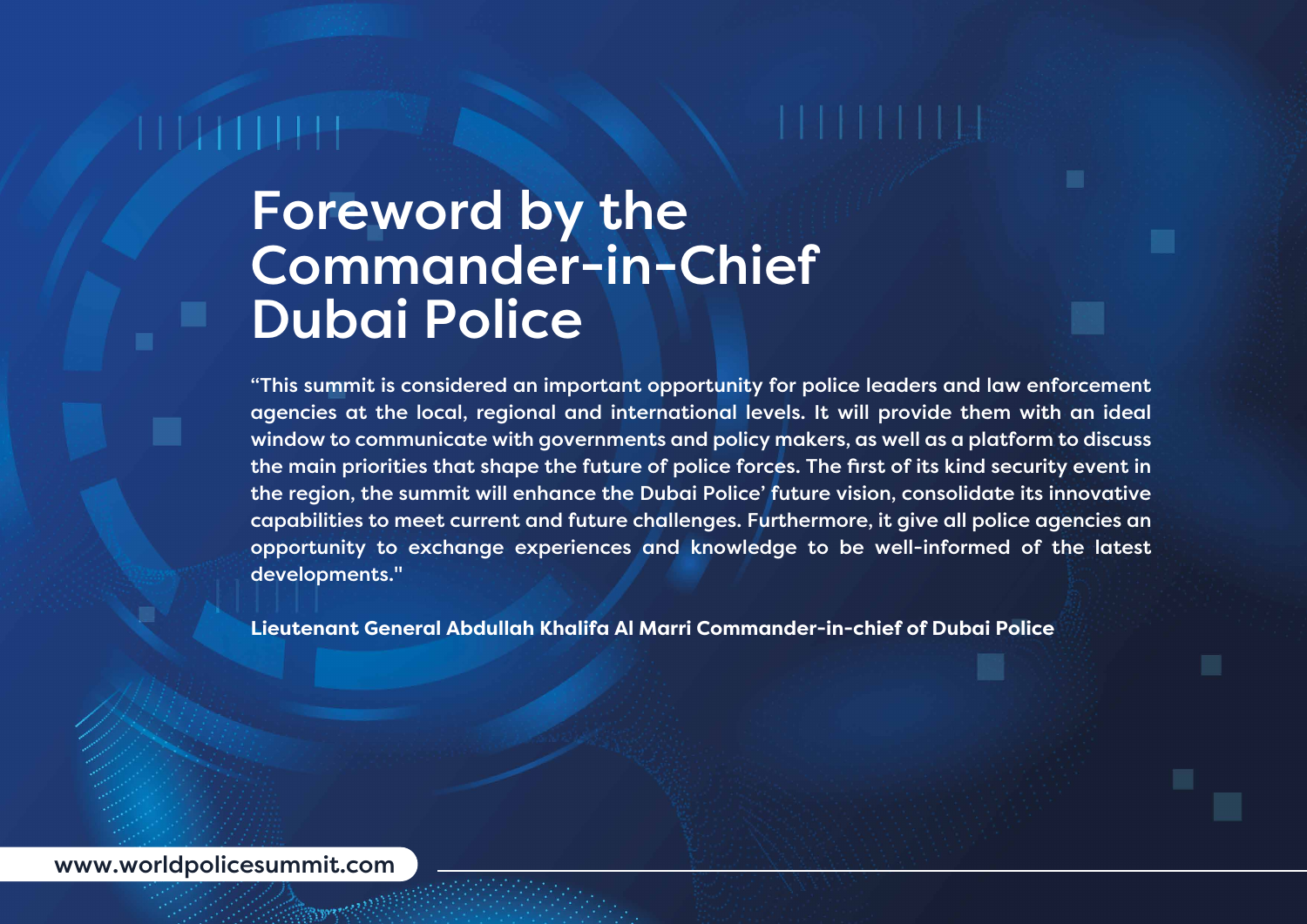## The Award Themes

In each of theme, a number of awards have been identified that form the basic pillars of the domain. Meanwhile, a set of criteria defines each category to clarify the required concept and implementations that can be applied to measure the maturity level and achieved leadership.

The award has identified three main themes and developed a set of criteria that help the participating entities achieve an outstanding value. Each theme covers institutional and individual (employee) categories that can be participated in

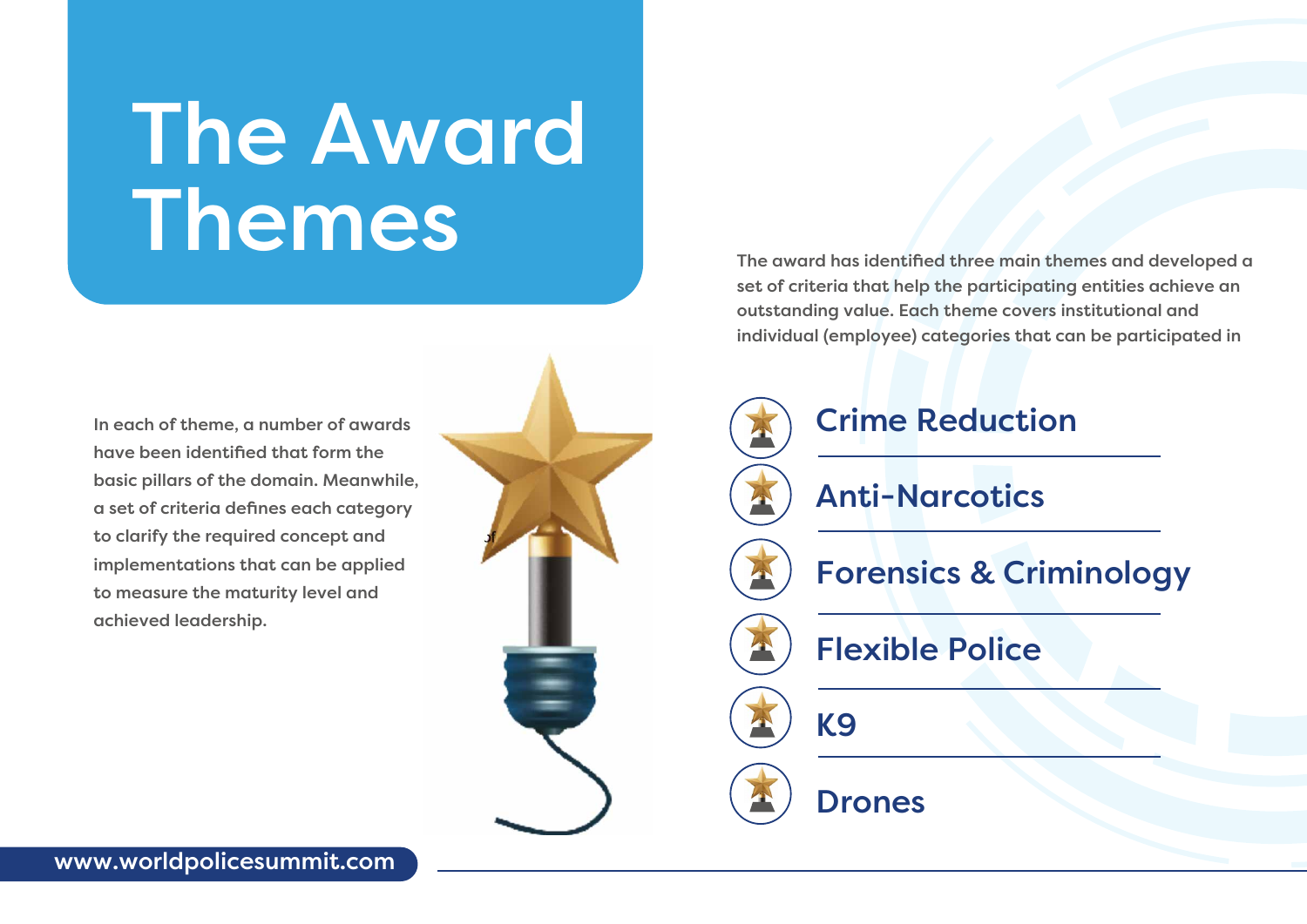# **Crime**<br>Reduction



The Best experience in community policing

2

1

The Best Employee in International Cooperation and Communication to Reduce Crime



4

The Best Entity to Use Data Science and Analytics to Reduce Crime

The Best Experiences in Leveraging the Sense of Security and Safety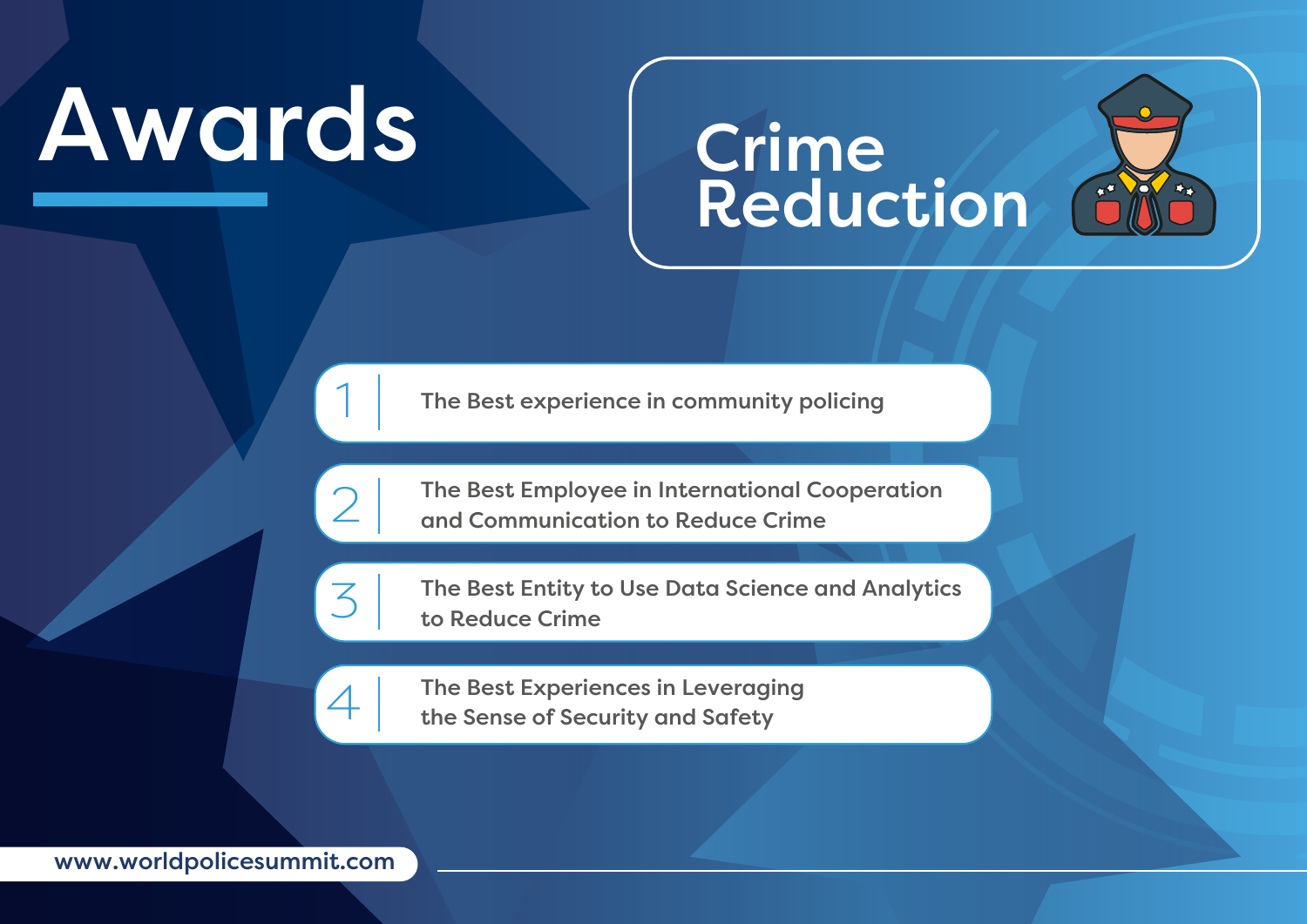#### Anti-Narcotics

The Best Entity in Combating Cross-Border Crimes (Anti-Narcotics)



3

1

The Best Employee in International Cooperation and Communication to Combat Drugs

The Best Integrated Project in Awareness and Prevention of Drug Harms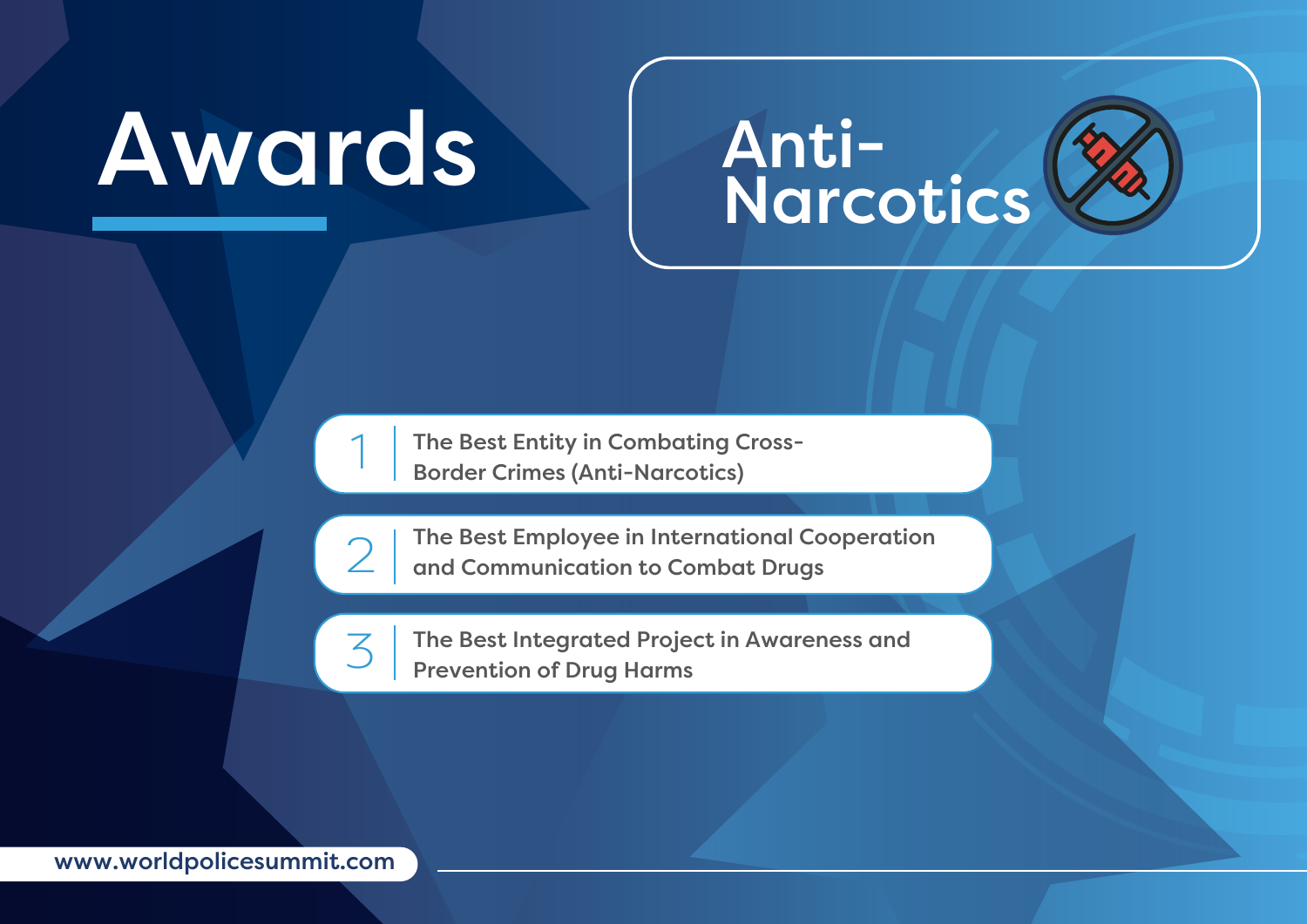#### Forensics & **Criminology**



The Best Entity in Crime Detection by Using Forensic Evidence

 $\mathcal{D}$ 

3

1

The Best Expert in the Field of Forensic Evidence

The Best Employee in the Field of Security Research and Studies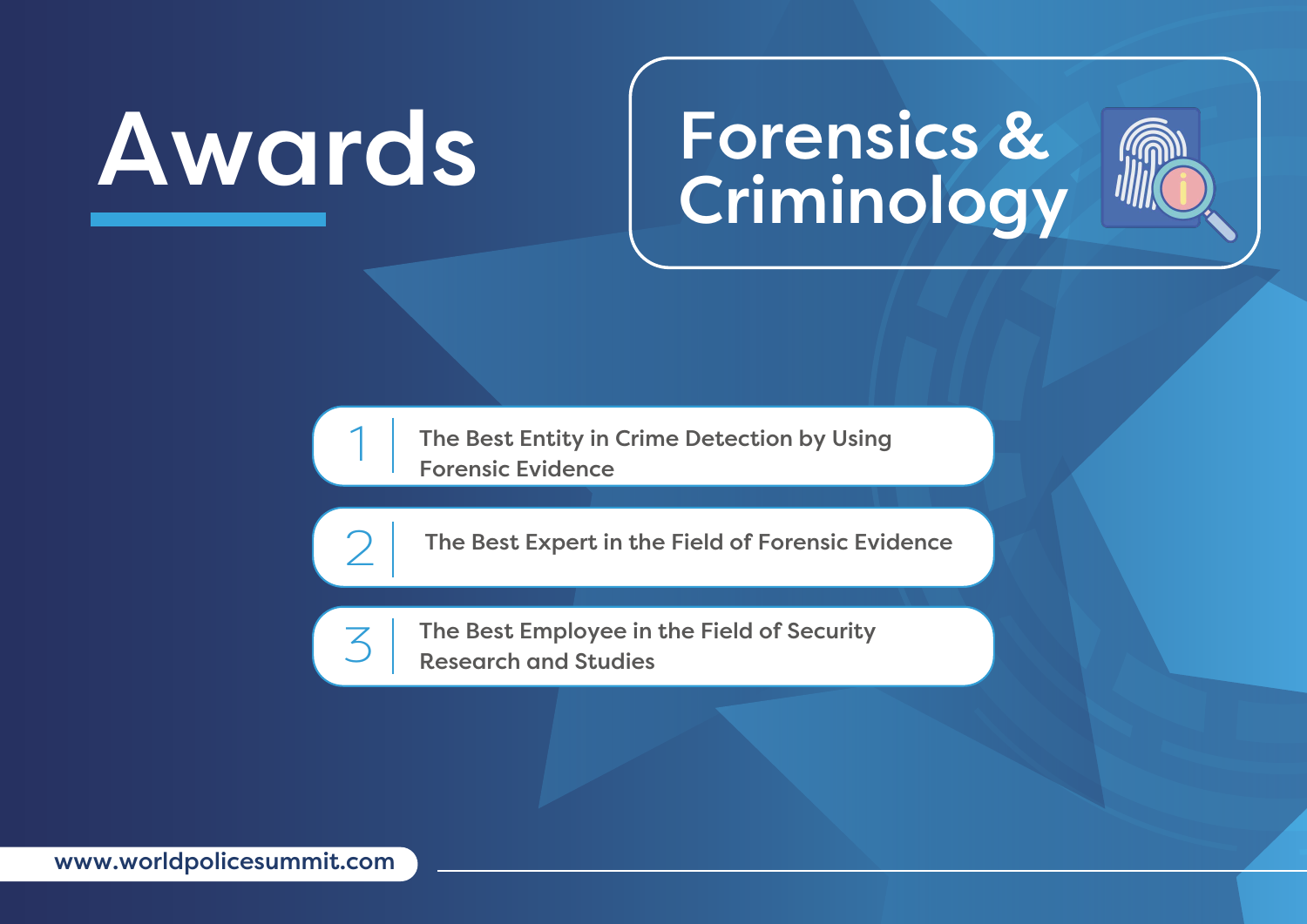### Flexible **Police**

 $\bf{1}$ 



The Innovation Award in Traffic Technologies



The Best Experience in Business Continuity during Crises and Disasters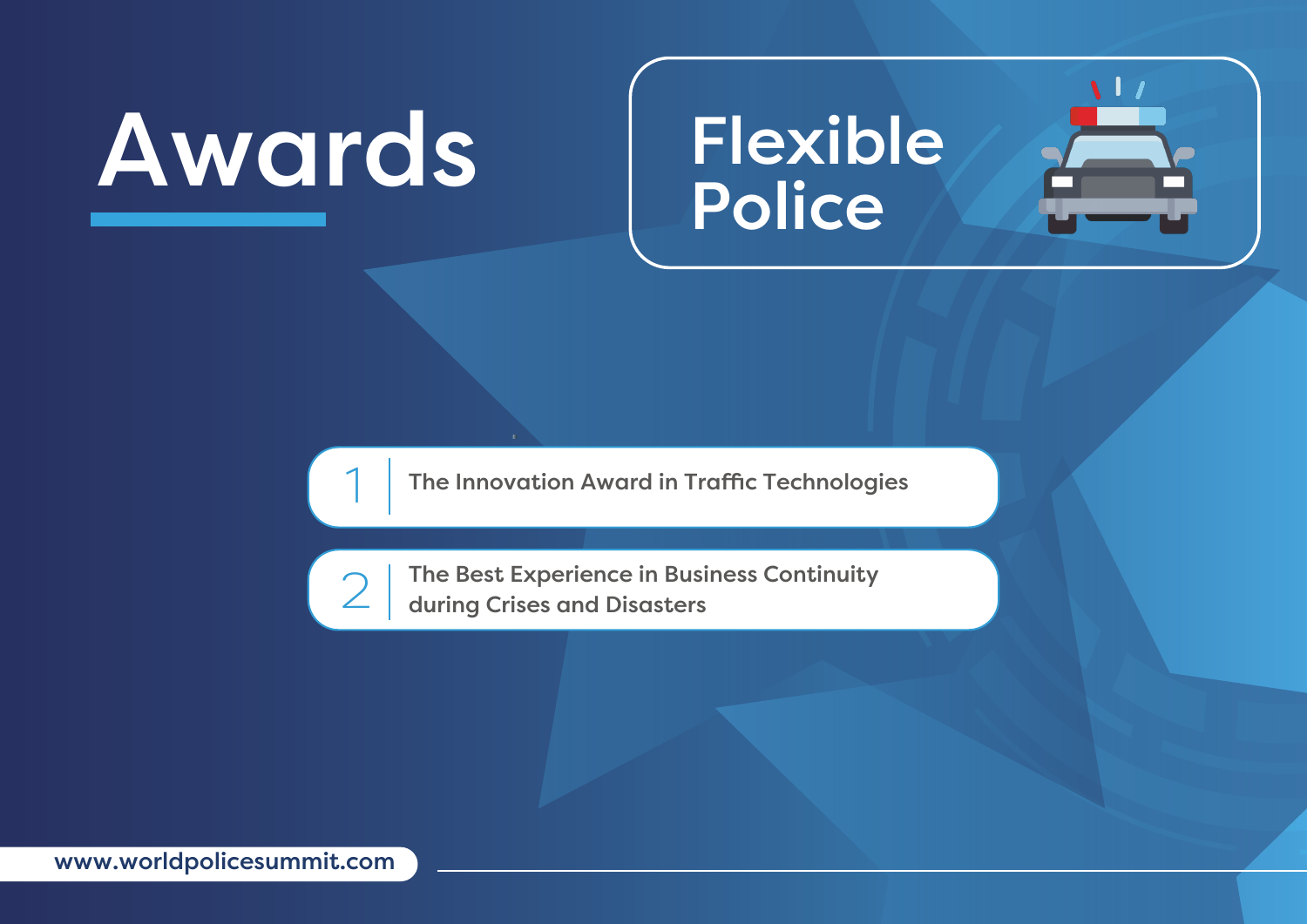



1

2

3

The Best Police Dog in the Security Fieldce K9 Unit

The Best K9 Trainer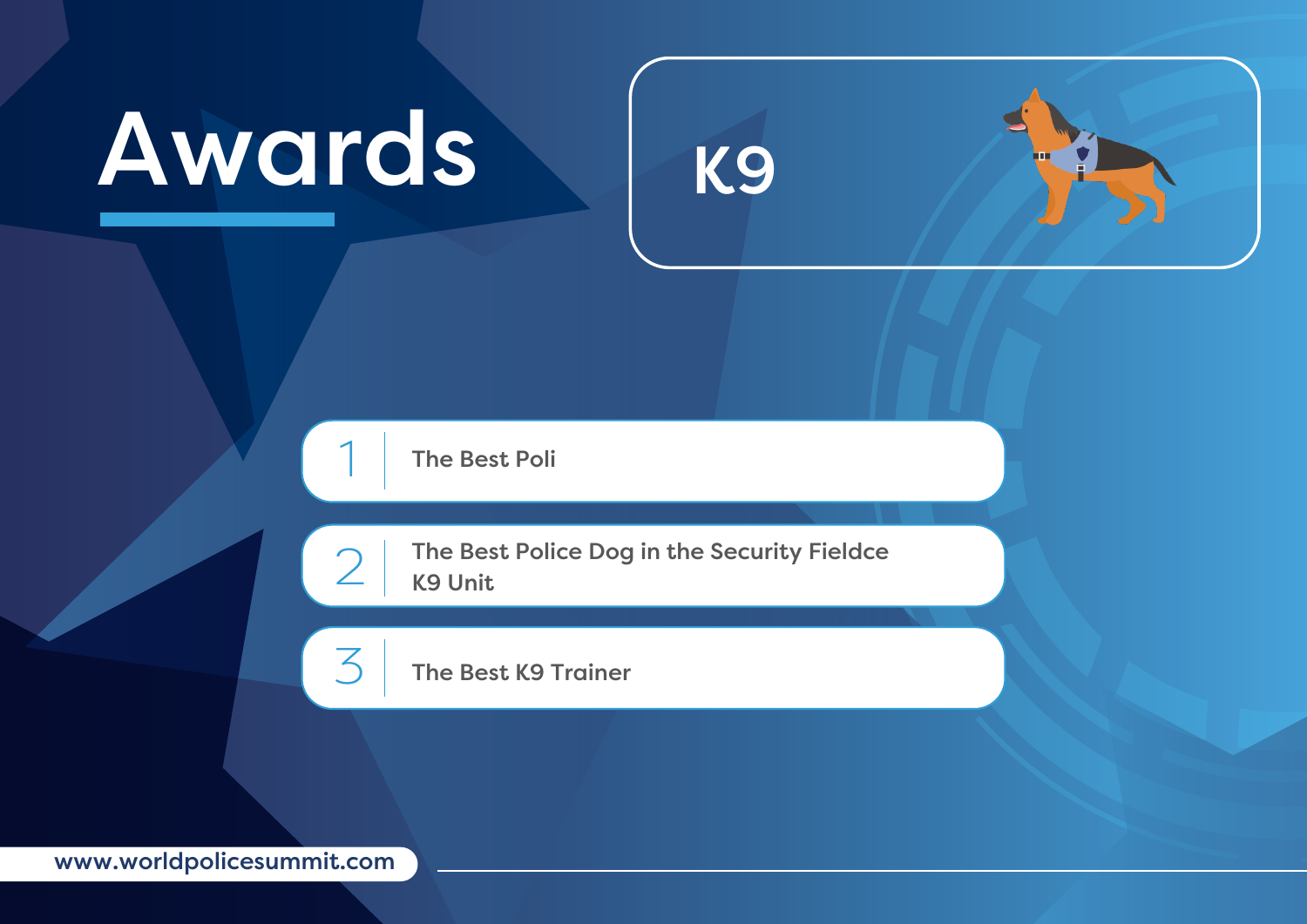#### Drones

The Excellence in Public Safety Drone<br>Applications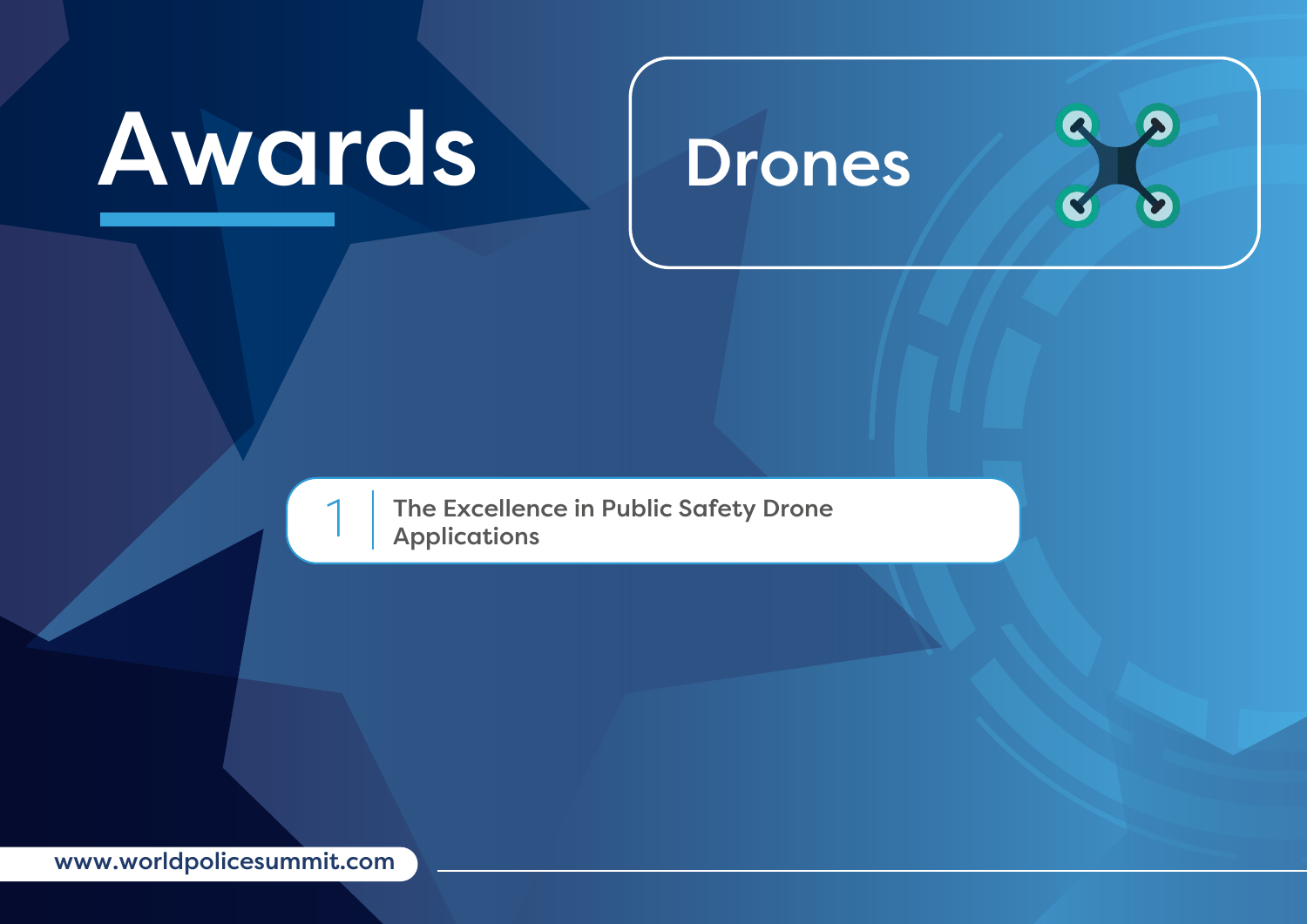### AWARDS REGISTRATION:

https://awards.worldpolicesummit.com/cfp/participate-at-the-awards